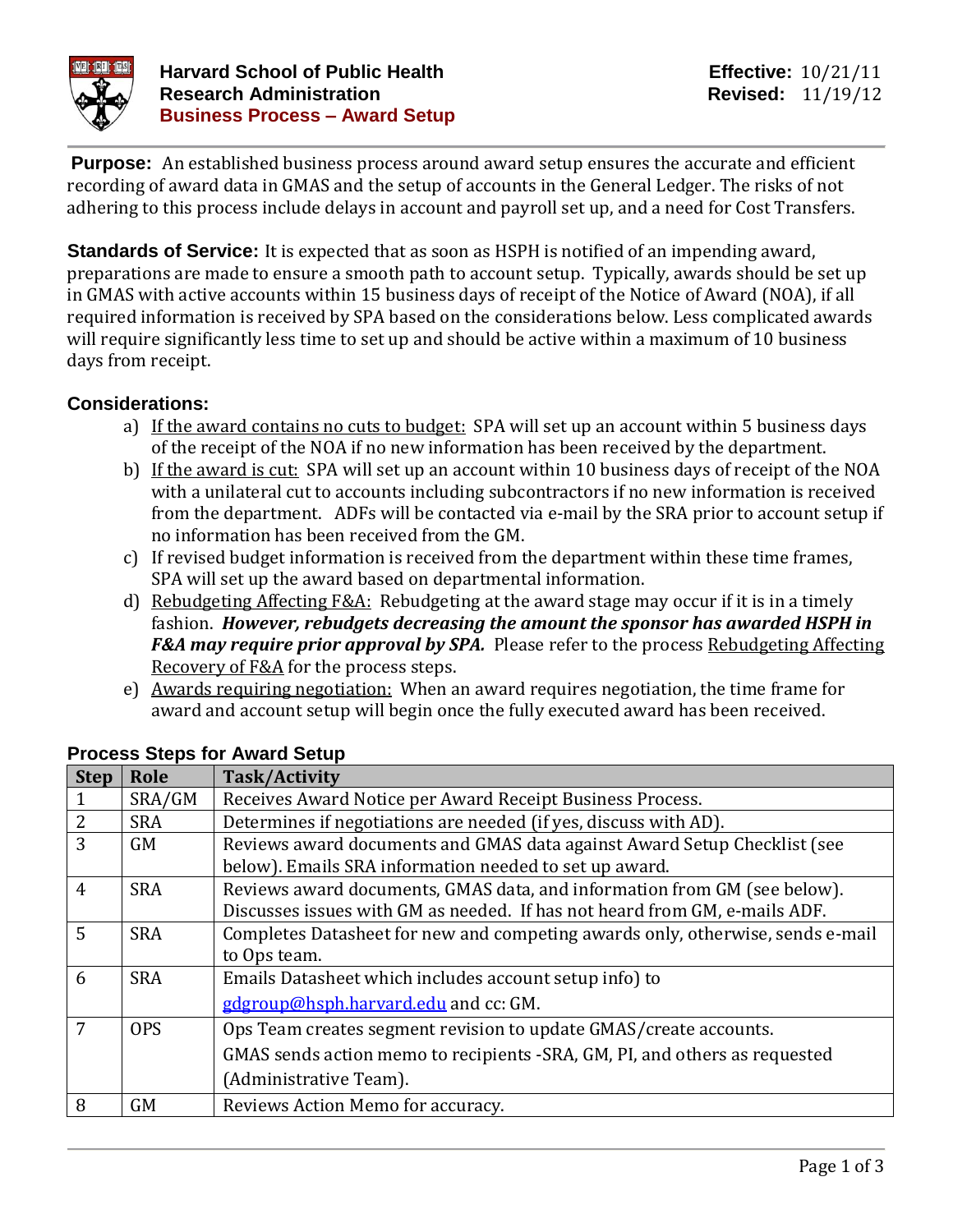

# **Award Setup Checklist**

#### **Grant Manager:**

- $\Box$  Read award document completely.
- $\Box$  If award requirements are complex and include restrictions, work with your SRA or OSP financial analyst to determine best practices.
- $\Box$  Check for approvals still in "Needed Status" in GMAS (IACUC, COI, Biohazards, PA). Follow up with others to obtain approvals if needed.
- $\Box$  Upload approval letters into GMAS and enters protocol # and approval date into comments field.
- $\Box$  If cost sharing is applicable, verify or update cost sharing information in GMAS.
- $\Box$  Check subcontractors against excluded parties list system (www.epls.gov) to ensure subs can receive federal funding.
- $\Box$  Follow up with PI on budget and make changes if needed.
- $\Box$  Create or update account structure and allocations using the Datasheet.
- $\Box$  If there are subcontracts, include the amounts to be issued for each sub with account information to be sent to SRA (see example below).
- $\Box$  Is automatic carryforward allowed? If yes, task logic (000X) is appropriate. If not, please use year logic (0X0X). If award is silent, use task logic.
- $\Box$  Ensure request in GMAS is fully signed (i.e., PI and Chair/Dept approver).
- $\Box$  Check Administrative Team to verify that the correct people are listed in order to ensure all appropriate parties will get action memos.
- $\Box$  If there are part-of accounts to other departments, add personnel to the Administrative Team to ensure they receive action memos.
- $\Box$  Update any additional documents to the document repositories.
- $\Box$  Use GMAS non-financial reports module to schedule any progress, technical or other reports (OSP will schedule financial reports).
- $\Box$  Enter project budget into Wasabi.
- $\Box$  Update PI and staff effort. Complete data changes in Wasabi if necessary.